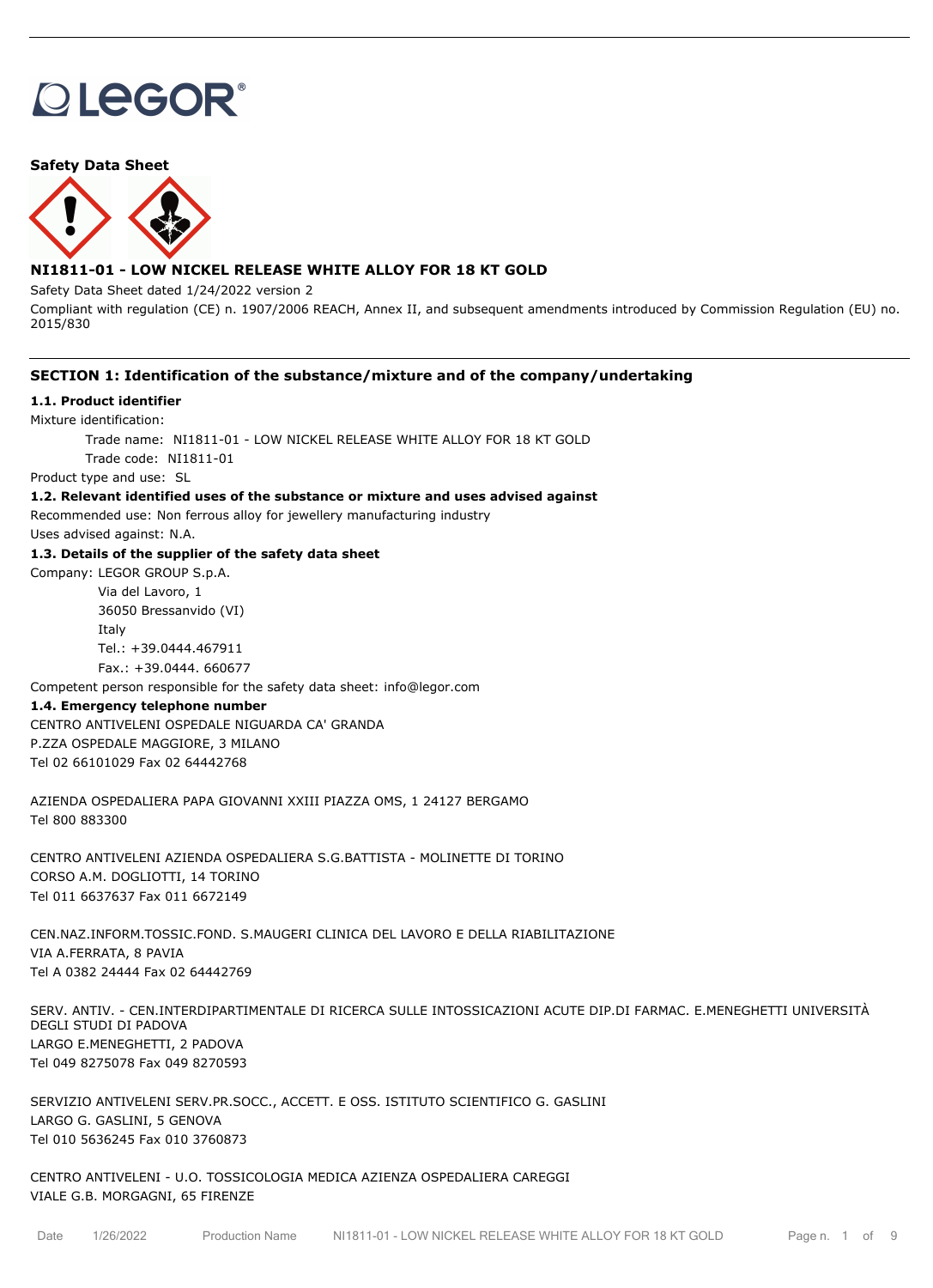CENTRO ANTIVELENI POLICLINICO A.GEMELLI - UNIVERSITA' CATTOLICA DEL SACRO CUORE LARGO F.VITO, 1 ROMA Tel 06 3054343 Fax 06 3051343

CENTRO ANTIVELENI - ISTITUTO DI ANESTESIOLOGIA E RIANIMAZIONE UNIVERSITÀ DEGLI STUDI DI ROMA LA SAPIENZA VIALE DEL POLICLINICO, 155 ROMA Tel 06 49970698 Fax 06 4461967

AZ. OSP. UNIV. FOGGIA V.LE LUIGI PINTO, 1 71122 FOGGIA Tel 0881 732326

CENTRO ANTIVELENI AZIENDA OSPEDALIERA A. CARDARELLI VIA CARDARELLI, 9 NAPOLI Tel 081 7472870 Fax 081 7472880

## **SECTION 2: Hazards identification**



## **2.1. Classification of the substance or mixture**

#### **Regulation (EC) n. 1272/2008 (CLP)**

| Skin Sens. 1                                                     | May cause an allergic skin reaction.                            |  |
|------------------------------------------------------------------|-----------------------------------------------------------------|--|
| Carc. 2                                                          | Suspected of causing cancer.                                    |  |
| STOT RE 1                                                        | Causes damage to organs through prolonged or repeated exposure. |  |
| Adverse physicochemical, human health and environmental effects: |                                                                 |  |

No other hazards

## **2.2. Label elements**

**Regulation (EC) No 1272/2008 (CLP):**

#### **Hazard pictograms and Signal Word**



#### **Hazard statements**

| H317 | May cause an allergic skin reaction.                            |
|------|-----------------------------------------------------------------|
| H351 | Suspected of causing cancer.                                    |
| H372 | Causes damage to organs through prolonged or repeated exposure. |

#### **Precautionary statements**

| P201      | Obtain special instructions before use.                                                                     |
|-----------|-------------------------------------------------------------------------------------------------------------|
| P202      | Do not handle until all safety precautions have been read and understood.                                   |
| P261      | Avoid breathing dust/fume/gas/mist/vapours/spray.                                                           |
| P280      | Wear protective gloves/protective clothing/eye protection/face protection/hearing protection/â $\epsilon$ ! |
| P308+P313 | IF exposed or concerned: Get medical advice/attention.                                                      |
| P314      | Get medical advice/attention if you feel unwell.                                                            |

#### **Special Provisions:**

| PACK1 | The packing must be featured by a safety lock for children.           |
|-------|-----------------------------------------------------------------------|
| PACK2 | The packing must have tactive indications of danger for blind people. |

## **Contains** Nickel

## **Special provisions according to Annex XVII of REACH and subsequent amendments:**

None.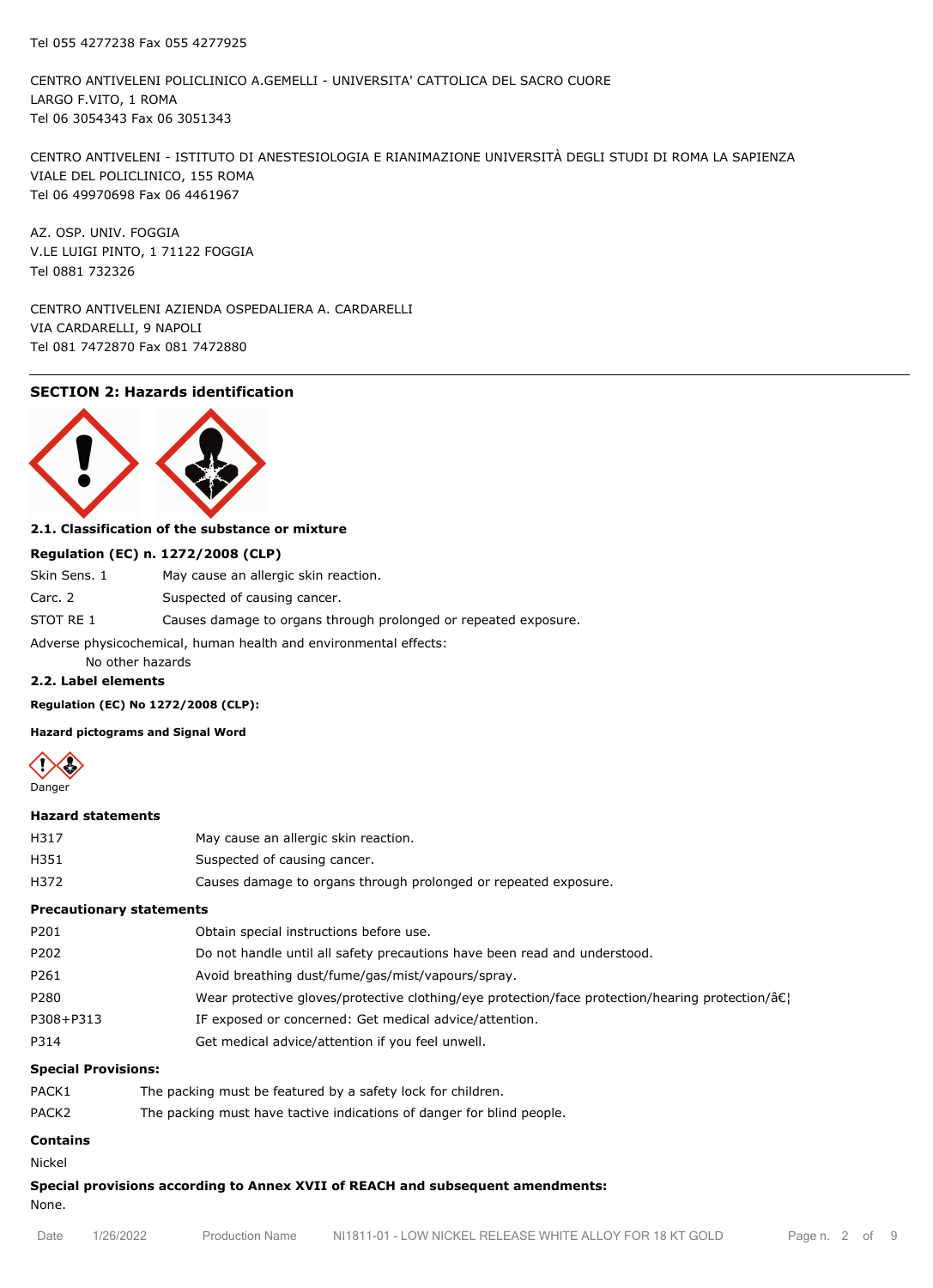#### **2.3. Other hazards**

No PBT Ingredients are present

Other Hazards: No other hazards

## **SECTION 3: Composition/information on ingredients**

#### **3.1. Substances**

N.A.

## **3.2. Mixtures**

Mixture identification: NI1811-01 - LOW NICKEL RELEASE WHITE ALLOY FOR 18 KT GOLD

#### **Hazardous components within the meaning of the CLP regulation and related classification:**

| Qty          | <b>Name</b> | Ident. Numb.                               | Classification                                                       | <b>Registration Number</b> |
|--------------|-------------|--------------------------------------------|----------------------------------------------------------------------|----------------------------|
| $50 - 75 %$  | Copper      | EC:231-159-6<br>Index:029-024-<br>$00-X$   | CAS: 7440-50-8 Substance with a Union workplace<br>exposure limit.   |                            |
| $15 - 25 \%$ | Nickel      | EC:231-111-4<br>Index:028-002-<br>$00 - 7$ | CAS: 7440-02-0 Skin Sens. 1, H317; Carc. 2,<br>H351; STOT RE 1, H372 |                            |

## **SECTION 4: First aid measures**

#### **4.1. Description of first aid measures**

In case of skin contact:

Immediately take off all contaminated clothing.

Areas of the body that have - or are only even suspected of having - come into contact with the product must be rinsed immediately with plenty of running water and possibly with soap.

Wash thoroughly the body (shower or bath).

Remove contaminated clothing immediatley and dispose off safely.

In case of eyes contact:

Wash immediately with water.

In case of Ingestion:

Do not induce vomiting, get medical attention showing the SDS and label hazardous.

In case of Inhalation:

Remove casualty to fresh air and keep warm and at rest.

## **4.2. Most important symptoms and effects, both acute and delayed**

N.A.

## **4.3. Indication of any immediate medical attention and special treatment needed**

In case of accident or unwellness, seek medical advice immediately (show directions for use or safety data sheet if possible).

### **SECTION 5: Firefighting measures**

## **5.1. Extinguishing media**

Suitable extinguishing media:

Water.

Carbon dioxide (CO2).

Extinguishing media which must not be used for safety reasons:

None in particular.

## **5.2. Special hazards arising from the substance or mixture**

Do not inhale explosion and combustion gases.

Burning produces heavy smoke.

### **5.3. Advice for firefighters**

Use suitable breathing apparatus .

Collect contaminated fire extinguishing water separately. This must not be discharged into drains. Move undamaged containers from immediate hazard area if it can be done safely.

## **SECTION 6: Accidental release measures**

## **6.1. Personal precautions, protective equipment and emergency procedures**

Wear personal protection equipment. Remove persons to safety.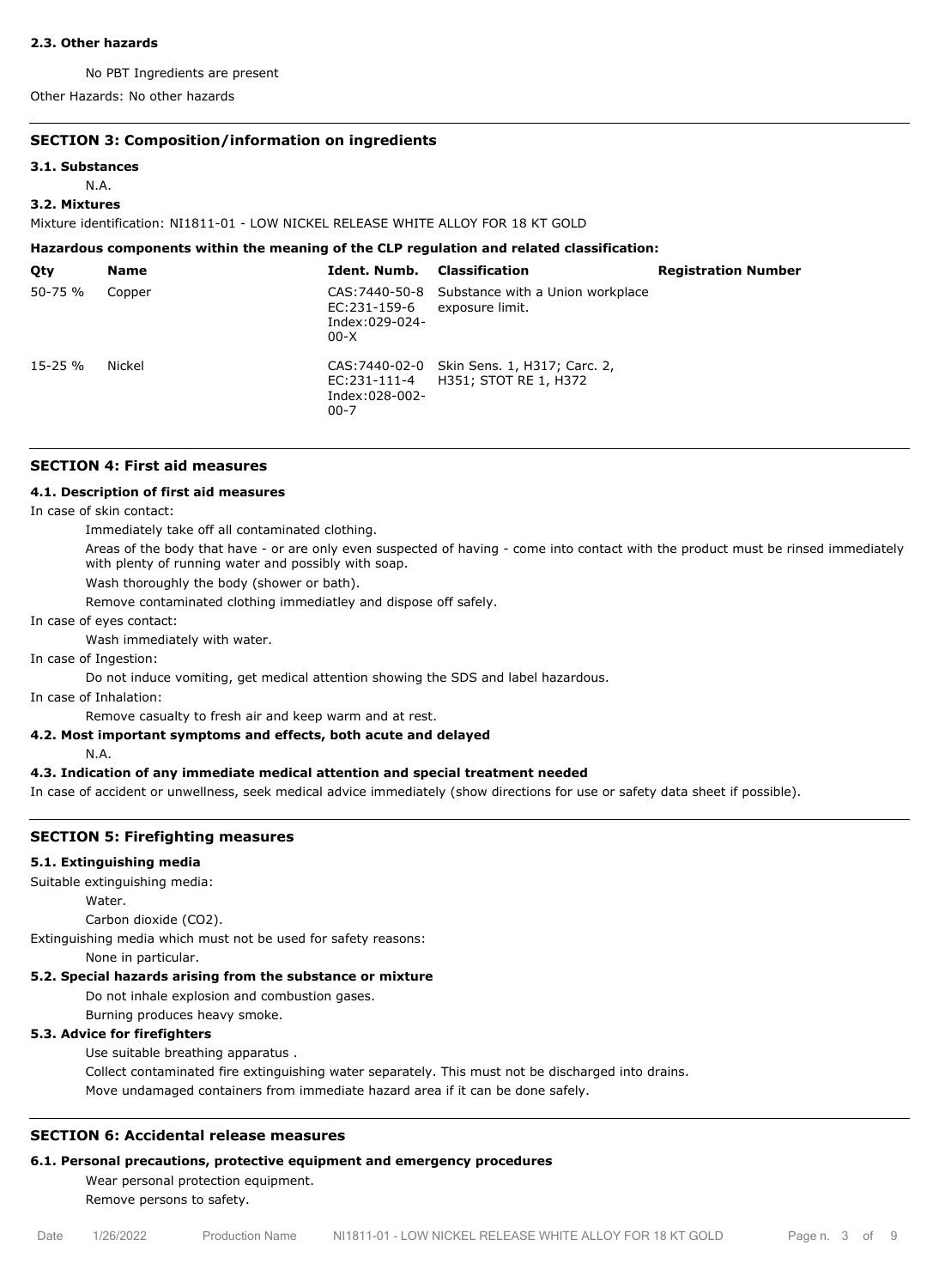See protective measures under point 7 and 8.

### **For emergency responders:**

Wear personal protection equipment.

#### **6.2. Environmental precautions**

Do not allow to enter into soil/subsoil. Do not allow to enter into surface water or drains.

Retain contaminated washing water and dispose it.

In case of gas escape or of entry into waterways, soil or drains, inform the responsible authorities.

Suitable material for taking up: absorbing material, organic, sand

#### **6.3. Methods and material for containment and cleaning up**

Suitable material for taking up: absorbing material, organic, sand Wash with plenty of water.

#### **6.4. Reference to other sections**

See also section 8 and 13

## **SECTION 7: Handling and storage**

#### **7.1. Precautions for safe handling**

Avoid contact with skin and eyes, inhalation of vapours and mists.

Exercise the greatest care when handling or opening the container.

Don't use empty container before they have been cleaned.

Before making transfer operations, assure that there aren't any incompatible material residuals in the containers.

Contamined clothing should be changed before entering eating areas.

Do not eat or drink while working.

See also section 8 for recommended protective equipment.

## **7.2. Conditions for safe storage, including any incompatibilities**

Incompatible materials:

None in particular.

Instructions as regards storage premises:

Adequately ventilated premises.

## **7.3. Specific end use(s)**

Recommendation(s)

None in particular

Industrial sector specific solutions:

None in particular

## **SECTION 8: Exposure controls/personal protection**

#### **8.1. Control parameters**

#### **Community Occupational Exposure Limits (OEL)**

|                          | <b>OEL</b><br>Country<br><b>Type</b> | <b>Occupational Exposure Limit</b>                                                                     |
|--------------------------|--------------------------------------|--------------------------------------------------------------------------------------------------------|
| Copper<br>CAS: 7440-50-8 | ACGIH                                | Long Term: $0.2 \text{ mg/m}$ 3<br>Fume, as Cu. Irr, GI, metal fume fever                              |
|                          | <b>ACGIH</b>                         | Long Term: 1 mg/m3<br>Dusts and mists, as Cu. Irr, GI, metal fume fever                                |
| Nickel<br>CAS: 7440-02-0 | NATION FINLAND<br>AL                 | Long Term: $0.01$ mg/m3<br>(1) Respirable fraction (2) 15 minutes average value                        |
|                          | <b>ACGIH</b>                         | Long Term: 1.5 mg/m3<br>Elemental. (I), A5 - Dermatitis, pneumoconiosis                                |
|                          | <b>ACGIH</b>                         | Long Term: $0.1 \text{ mg/m}$ 3<br>Soluble inorganic compounds (NOS). (I), A4 - Lung dam, nasal cancer |
|                          | <b>ACGIH</b>                         | Long Term: 0.2 mg/m3<br>Insoluble inorganic compounds (NOS). (I), A1 - Lung cancer                     |

#### **Derived No Effect Level (DNEL) values**

| Copper<br>CAS: 7440-50-8 |           |                        | Exposure Route: Human Dermal; Exposure Frequency: Long Term, systemic effects<br>Worker Industry: 0.041 mg/kg     |                |  |  |
|--------------------------|-----------|------------------------|-------------------------------------------------------------------------------------------------------------------|----------------|--|--|
|                          |           |                        | Exposure Route: Human Inhalation; Exposure Frequency: Long Term, systemic effects<br>Worker Industry: 0.041 mg/kg |                |  |  |
|                          |           |                        | Exposure Route: Human Dermal; Exposure Frequency: Short Term, systemic effects                                    |                |  |  |
| Date                     | 1/26/2022 | <b>Production Name</b> | NI1811-01 - LOW NICKEL RELEASE WHITE ALLOY FOR 18 KT GOLD                                                         | Page n. 4 of 9 |  |  |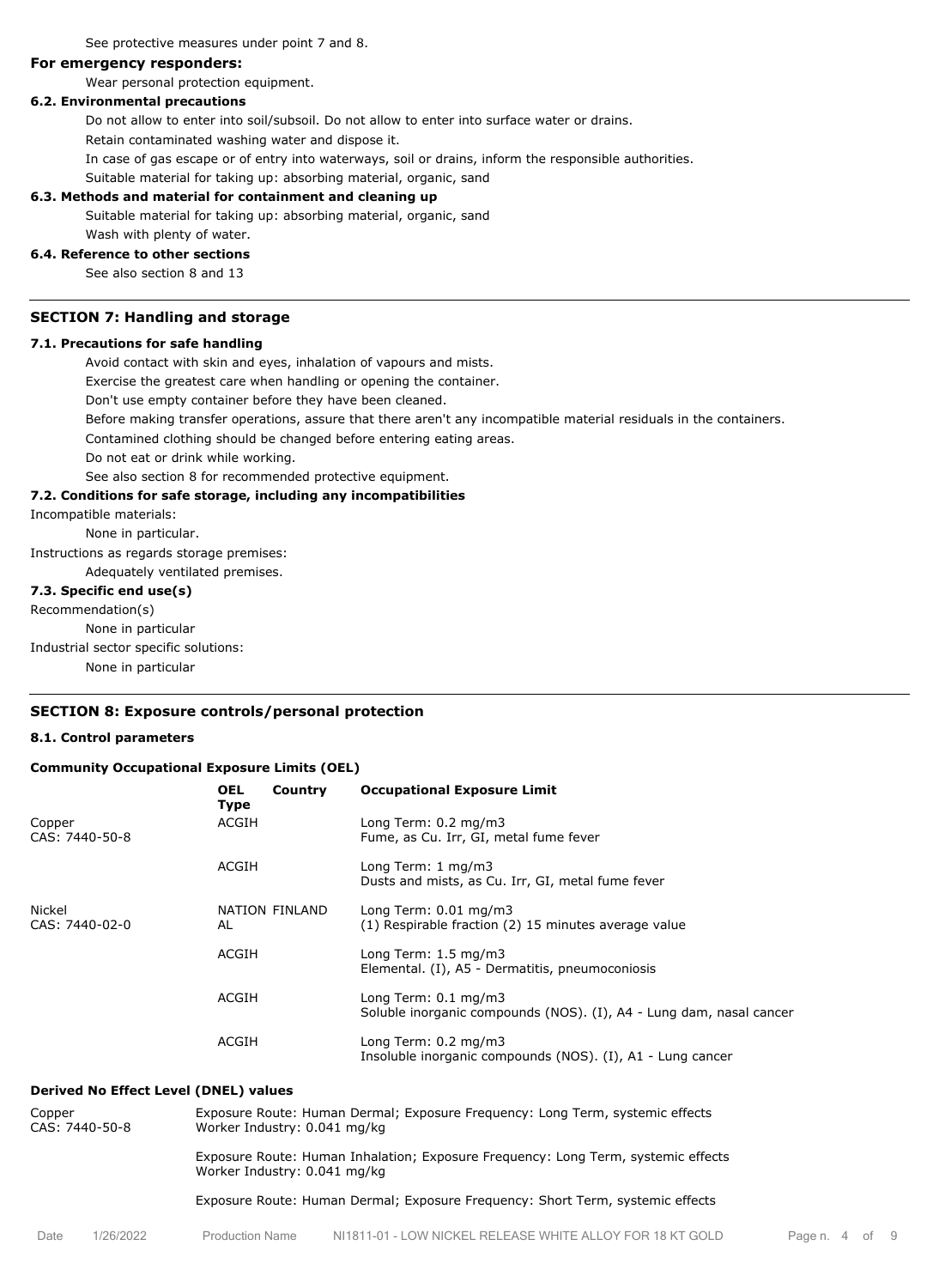Worker Industry: 0.082 mg/kg

Exposure Route: Human Inhalation; Exposure Frequency: Short Term, systemic effects Worker Industry: 0.082 mg/kg

## **8.2. Exposure controls** Eye protection: Use close fitting safety goggles, don't use eye lens. Protection for skin: Use clothing that provides comprehensive protection to the skin, e.g. cotton, rubber, PVC or viton. Protection for hands: Use protective gloves that provides comprehensive protection, e.g. P.V.C., neoprene or rubber. Respiratory protection: N.A. Thermal Hazards: N.A. Environmental exposure controls: N.A. Hygienic and Technical measures N.A.

## **SECTION 9: Physical and chemical properties**

**9.1. Information on basic physical and chemical properties Physical State:** Solid **Appearance and colour:** White-grey grained alloy **Odour:** Odourless **Odour threshold:** N.A. **pH:** Not Relevant **Melting point / freezing point:** 1100 °C (2012 °F) **Initial boiling point and boiling range:** N.A. **Flash point:** > 93°C **Evaporation rate:** N.A. **Upper/lower flammability or explosive limits:** N.A. **Vapour density:** N.A. **Vapour pressure:** N.A. **Relative density:** N.A. **Solubility in water:** Unsoluble in water **Solubility in oil:** Unsoluble in organic solvents **Partition coefficient (n-octanol/water):** N.A. **Auto-ignition temperature:** N.A. **Decomposition temperature:** N.A. **Viscosity:** N.A. **Explosive properties:** N.A. **Oxidizing properties:** N.A. **Solid/gas flammability:** N.A. **9.2. Other information VOC** N.A. **Substance Groups relevant properties** N.A. **Miscibility:** N.A.

**Conductivity:** N.A.

#### **SECTION 10: Stability and reactivity**

#### **10.1. Reactivity**

Stable under normal conditions

## **10.2. Chemical stability**

Data not available.

**10.3. Possibility of hazardous reactions** None.

#### **10.4. Conditions to avoid**

Stable under normal conditions.

**10.5. Incompatible materials**

None in particular.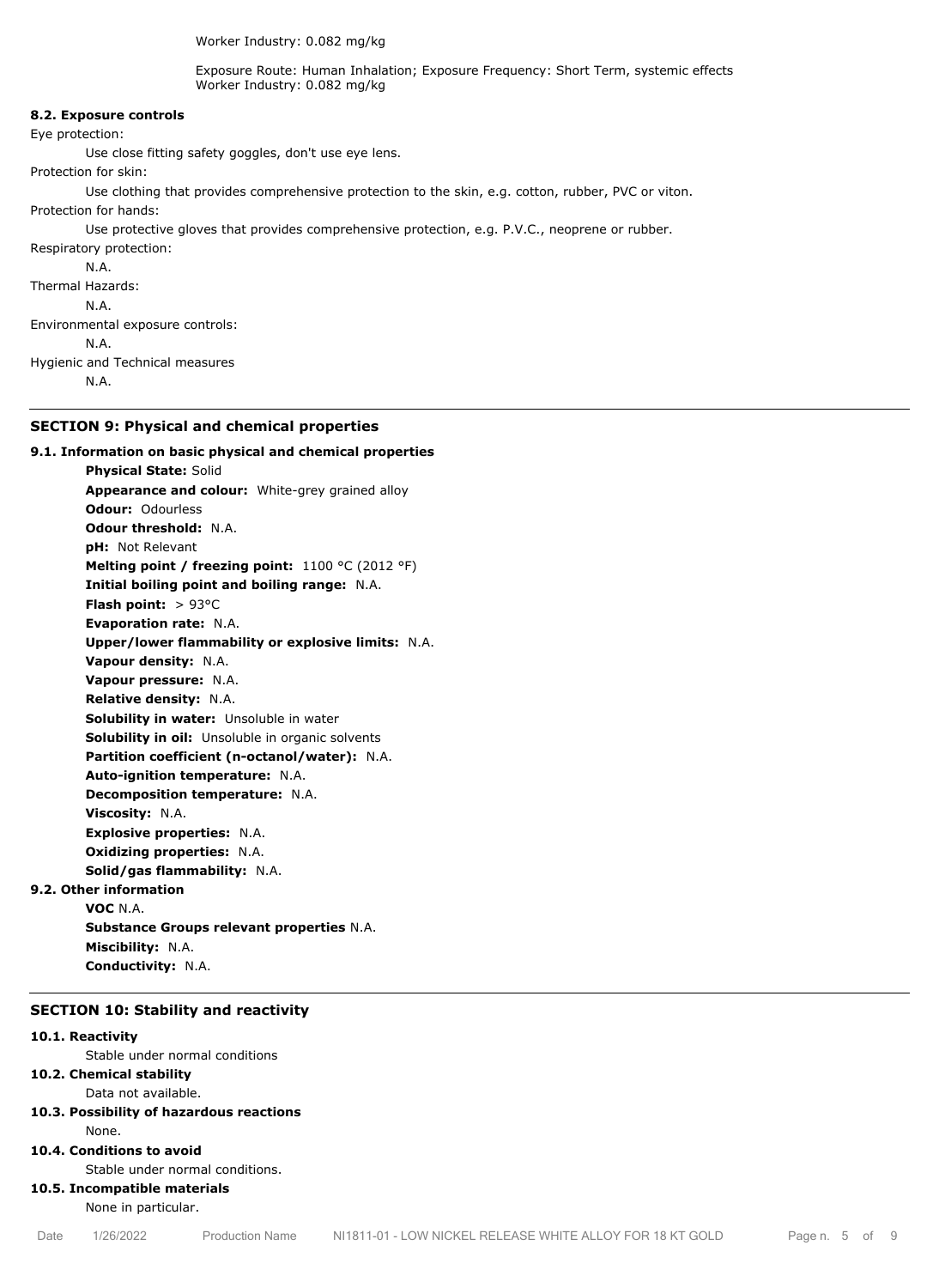None.

#### **SECTION 11: Toxicological information**

#### **11.1. Information on toxicological effects**

## **Toxicological Information of the Preparation**

| a) acute toxicity                    | Not classified                                                   |  |  |
|--------------------------------------|------------------------------------------------------------------|--|--|
|                                      | Based on available data, the classification criteria are not met |  |  |
| b) skin corrosion/irritation         | Not classified                                                   |  |  |
|                                      | Based on available data, the classification criteria are not met |  |  |
| c) serious eye damage/irritation     | Not classified                                                   |  |  |
|                                      | Based on available data, the classification criteria are not met |  |  |
| d) respiratory or skin sensitisation | The product is classified: Skin Sens. 1(H317)                    |  |  |
| e) germ cell mutagenicity            | Not classified                                                   |  |  |
|                                      | Based on available data, the classification criteria are not met |  |  |
| f) carcinogenicity                   | The product is classified: Carc. 2(H351)                         |  |  |
| g) reproductive toxicity             | Not classified                                                   |  |  |
|                                      | Based on available data, the classification criteria are not met |  |  |
| h) STOT-single exposure              | Not classified                                                   |  |  |
|                                      | Based on available data, the classification criteria are not met |  |  |
| i) STOT-repeated exposure            | The product is classified: STOT RE 1(H372)                       |  |  |
| j) aspiration hazard                 | Not classified                                                   |  |  |
|                                      | Based on available data, the classification criteria are not met |  |  |

## **SECTION 12: Ecological information**

#### **12.1. Toxicity**

Adopt good working practices, so that the product is not released into the environment. Eco-Toxicological Information:

## **List of Eco-Toxicological properties of the product**

Not classified for environmental hazards.

No data available for the product

## **12.2. Persistence and degradability**

N.A.

## **12.3. Bioaccumulative potential**

N.A.

#### **12.4. Mobility in soil**

N.A.

#### **12.5. Results of PBT and vPvB assessment**

No PBT Ingredients are present

#### **12.6. Other adverse effects**

N.A.

## **SECTION 13: Disposal considerations**

#### **13.1. Waste treatment methods**

Recover, if possible. Send to authorised disposal plants or for incineration under controlled conditions. In so doing, comply with the local and national regulations currently in force.

## **SECTION 14: Transport information**

Not classified as dangerous in the meaning of transport regulations.

## **14.1. UN number**

**14.2. UN proper shipping name**

N.A.

**14.3. Transport hazard class(es)**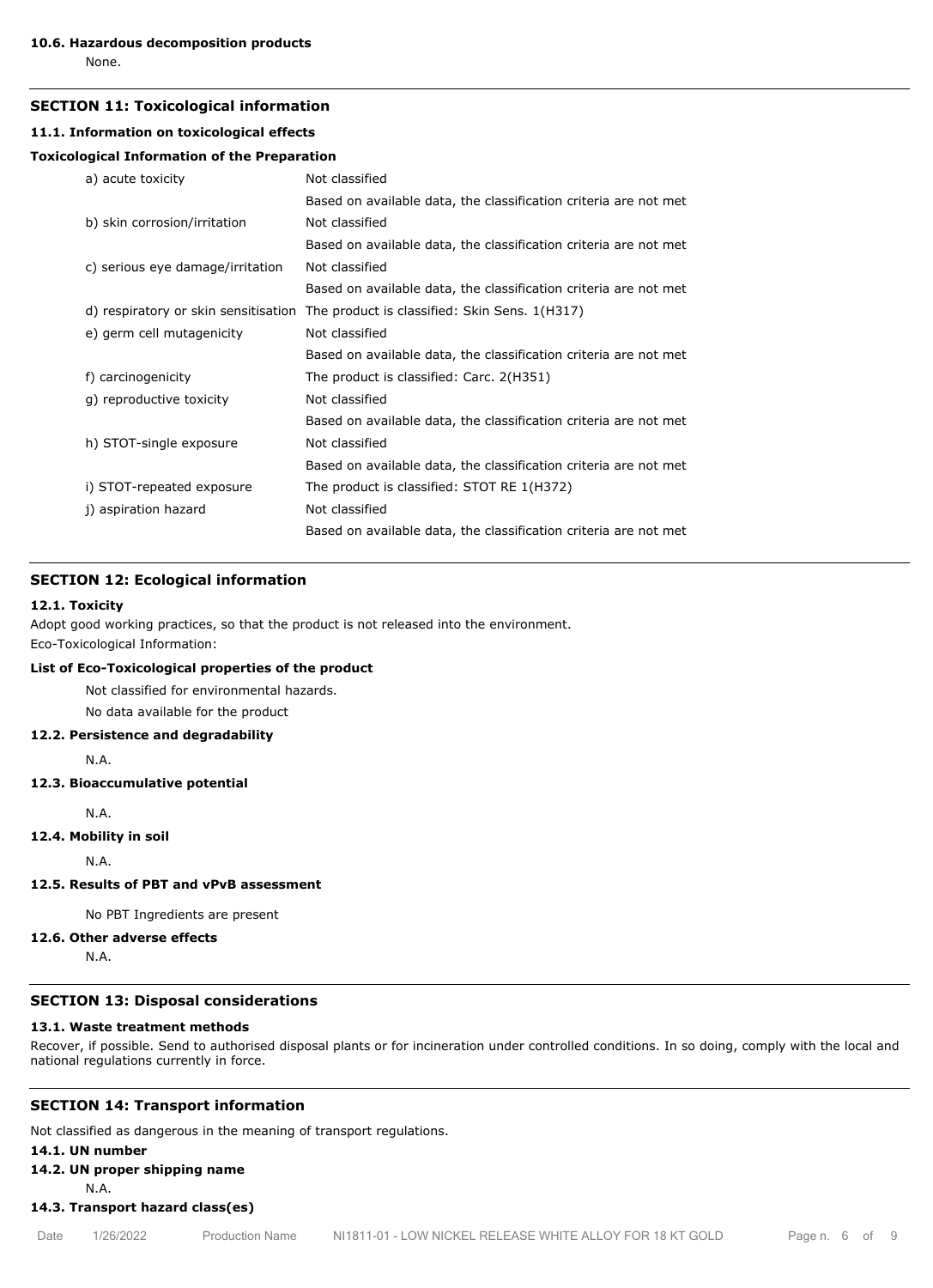## ADR-Class: NA N.A. **14.4. Packing group** N.A. **14.5. Environmental hazards** N.A. **14.6. Special precautions for user** N.A. Road and Rail (ADR-RID): N.A. Air (IATA): Sea (IMDG): N.A. **14.7. Transport in bulk according to Annex II of MARPOL and the IBC Code**

N.A.

## **SECTION 15: Regulatory information**

**15.1. Safety, health and environmental regulations/legislation specific for the substance or mixture**

Dir. 98/24/EC (Risks related to chemical agents at work)

Dir. 2000/39/EC (Occupational exposure limit values) Regulation (EC) n. 1907/2006 (REACH) Regulation (EC) n. 1272/2008 (CLP) Regulation (EC) n. 790/2009 (ATP 1 CLP) and (EU) n. 758/2013 Regulation (EU) n. 286/2011 (ATP 2 CLP) Regulation (EU) n. 618/2012 (ATP 3 CLP) Regulation (EU) n. 487/2013 (ATP 4 CLP) Regulation (EU) n. 944/2013 (ATP 5 CLP) Regulation (EU) n. 605/2014 (ATP 6 CLP) Regulation (EU) n. 2015/1221 (ATP 7 CLP) Regulation (EU) n. 2016/918 (ATP 8 CLP) Regulation (EU) n. 2016/1179 (ATP 9 CLP) Regulation (EU) n. 2017/776 (ATP 10 CLP) Regulation (EU) n. 2018/669 (ATP 11 CLP) Regulation (EU) n. 2018/1480 (ATP 13 CLP) Regulation (EU) n. 2019/521 (ATP 12 CLP) Regulation (EU) n. 2020/217 (ATP 14 CLP) Regulation (EU) n. 2021/643 (ATP 16 CLP)

Regulation (EU) 2015/830

Restrictions related to the product or the substances contained according to Annex XVII Regulation (EC) 1907/2006 (REACH) and subsequent modifications:

Restrictions related to the product: None.

Restrictions related to the substances contained: 75

Provisions related to directive EU 2012/18 (Seveso III):

## N.A.

#### **Regulation (EU) No 649/2012 (PIC regulation)**

No substances listed

German Water Hazard Class.

Class 3: extremely hazardous.

SVHC Substances:

No data available

## **15.2. Chemical safety assessment**

No Chemical Safety Assessment has been carried out for the mixture.

## **SECTION 16: Other information**

| Code | <b>Description</b>                                              |
|------|-----------------------------------------------------------------|
| H317 | May cause an allergic skin reaction.                            |
| H351 | Suspected of causing cancer.                                    |
| H372 | Causes damage to organs through prolonged or repeated exposure. |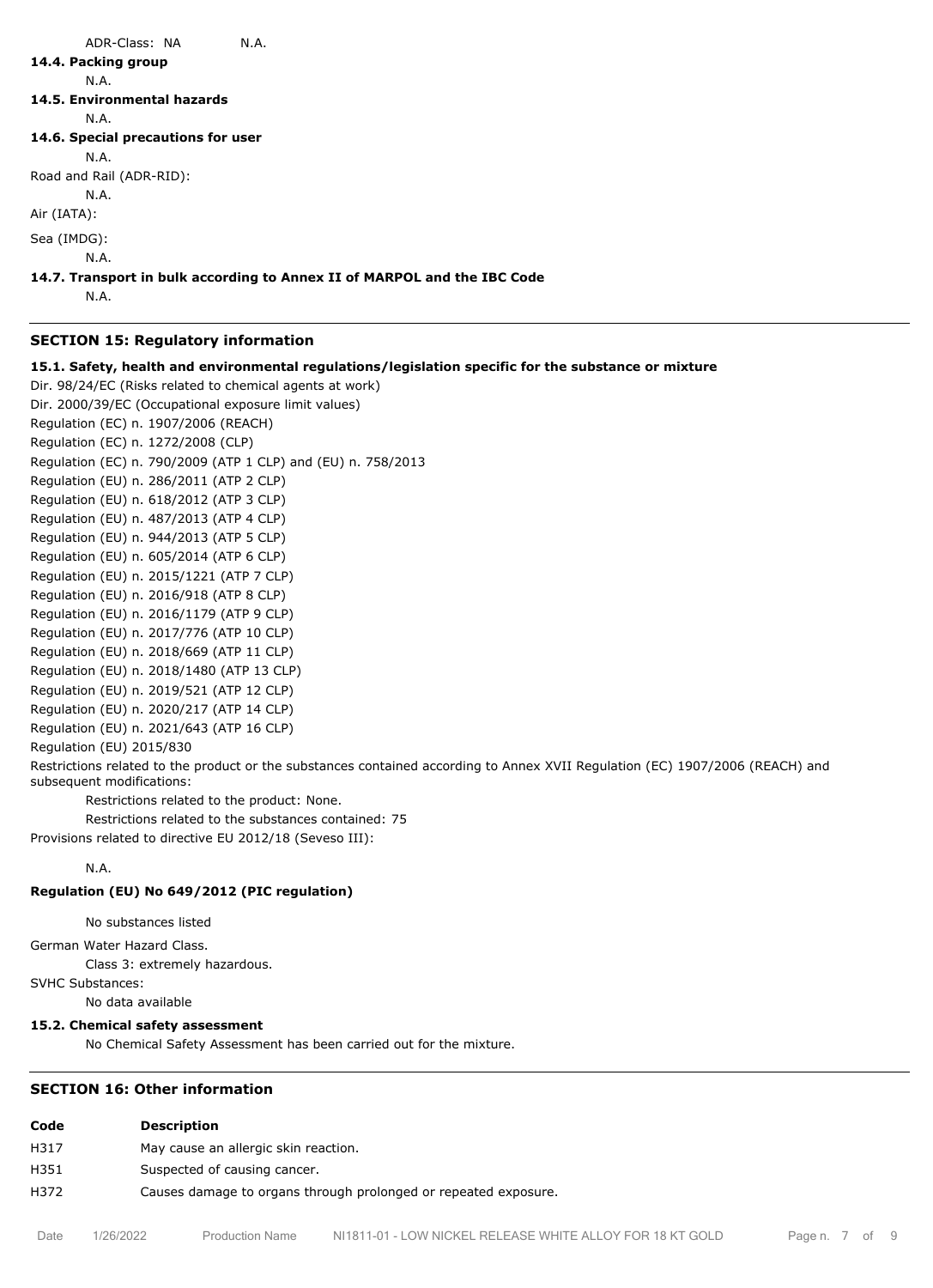| Code    | Hazard class and hazard category | <b>Description</b>                                               |
|---------|----------------------------------|------------------------------------------------------------------|
| 3.4.2/1 | Skin Sens. 1                     | Skin Sensitisation, Category 1                                   |
| 3.6/2   | Carc. 2                          | Carcinogenicity, Category 2                                      |
| 3.9/1   | STOT RE 1                        | Specific target organ toxicity $-$ repeated exposure, Category 1 |

**Classification and procedure used to derive the classification for mixtures according to Regulation (EC) 1272/2008 [CLP]:**

| <b>Classification according to Regulation Classification procedure</b><br>(EC) Nr. 1272/2008 |                    |
|----------------------------------------------------------------------------------------------|--------------------|
| 3.4.2/1                                                                                      | Calculation method |
| 3.6/2                                                                                        | Calculation method |
| 3.9/1                                                                                        | Calculation method |

This document was prepared by a competent person who has received appropriate training.

Main bibliographic sources:

ECDIN - Environmental Chemicals Data and Information Network - Joint Research Centre, Commission of the European Communities

SAX's DANGEROUS PROPERTIES OF INDUSTRIAL MATERIALS - Eight Edition - Van Nostrand Reinold

The information contained herein is based on our state of knowledge at the above-specified date. It refers solely to the product indicated and constitutes no guarantee of particular quality.

It is the duty of the user to ensure that this information is appropriate and complete with respect to the specific use intended.

This MSDS cancels and replaces any preceding release.

Legend to abbreviations and acronyms used in the safety data sheet:

ACGIH: American Conference of Governmental Industrial Hygienists

ADR: European Agreement concerning the International Carriage of Dangerous Goods by Road.

AND: European Agreement concerning the International Carriage of Dangerous Goods by Inland Waterways

ATE: Acute Toxicity Estimate

ATEmix: Acute toxicity Estimate (Mixtures)

BCF: Biological Concentration Factor

BEI: Biological Exposure Index

BOD: Biochemical Oxygen Demand

CAS: Chemical Abstracts Service (division of the American Chemical Society).

CAV: Poison Center

CE: European Community

CLP: Classification, Labeling, Packaging.

CMR: Carcinogenic, Mutagenic and Reprotoxic

COD: Chemical Oxygen Demand

COV: Volatile Organic Compound

CSA: Chemical Safety Assessment

CSR: Chemical Safety Report

DMEL: Derived Minimal Effect Level

DNEL: Derived No Effect Level.

DPD: Dangerous Preparations Directive

DSD: Dangerous Substances Directive

EC50: Half Maximal Effective Concentration

ECHA: European Chemicals Agency

EINECS: European Inventory of Existing Commercial Chemical Substances.

ES: Exposure Scenario

GefStoffVO: Ordinance on Hazardous Substances, Germany.

GHS: Globally Harmonized System of Classification and Labeling of Chemicals.

IARC: International Agency for Research on Cancer

IATA: International Air Transport Association.

IATA-DGR: Dangerous Goods Regulation by the "International Air Transport Association" (IATA).

IC50: half maximal inhibitory concentration

ICAO: International Civil Aviation Organization.

ICAO-TI: Technical Instructions by the "International Civil Aviation Organization" (ICAO).

IMDG: International Maritime Code for Dangerous Goods.

INCI: International Nomenclature of Cosmetic Ingredients.

IRCCS: Scientific Institute for Research, Hospitalization and Health Care

KAFH: KAFH

KSt: Explosion coefficient.

LC50: Lethal concentration, for 50 percent of test population.

LD50: Lethal dose, for 50 percent of test population.

LDLo: Leathal Dose Low